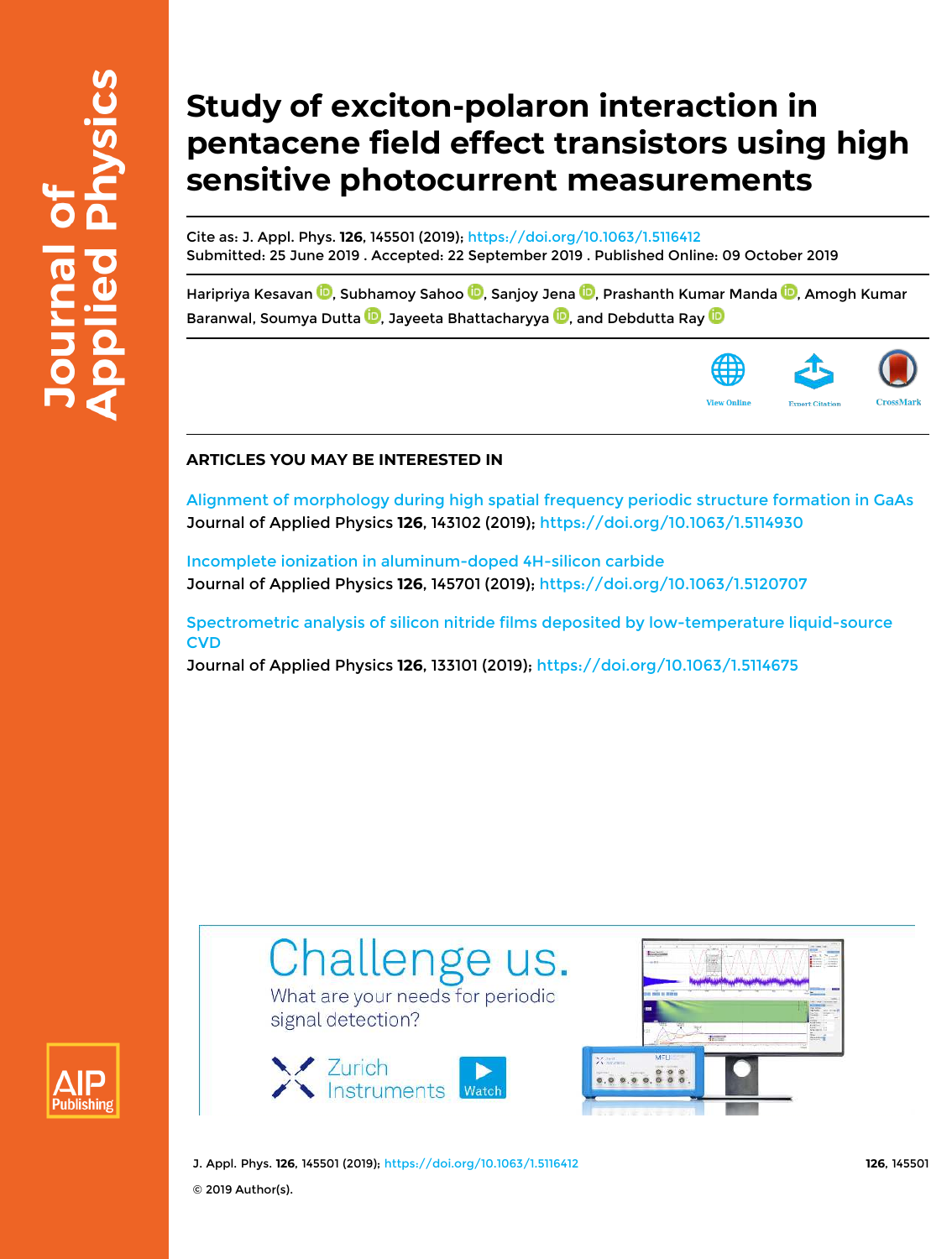View Online Export Citation CrossMark

## Study of exciton-polaron interaction in pentacene field effect transistors using high sensitive photocurrent measurements

Cite as: J. Appl. Phys. 126, 145501 (2019); doi: 10.1063/1.5116412 Submitted: 25 June 2019 · Accepted: 22 September 2019 · Published Online: 9 October 2019

Haripriya Kesavan,1,a) Subhamoy Sahoo,<sup>2</sup> Sanjoy Jena,<sup>1</sup> Prashanth Kumar Manda,<sup>1</sup> Amogh Kumar Baranwal,<sup>1</sup> Soumya Dutta,<sup>1</sup> Jayeeta Bhattacharyya,<sup>2</sup> and Debdutta Ray1,b)

#### **AFFILIATIONS**

<sup>1</sup>Department of Electrical Engineering, Indian Institute of Technology Madras, Chennai 600036, India <sup>2</sup>Department of Physics, Indian Institute of Technology Madras, Chennai 600036, India

a)Electronic mail: ee14d021@ee.iitm.ac.in **b)Electronic mail:** dray@ee.iitm.ac.in

#### **ABSTRACT**

Luminescence quenching in the presence of polarons is one of the major challenges in organic light emitting devices. In this work, exciton quenching in the presence of polarons is studied using phase sensitive photocurrent measurements on pentacene field effect transistors. The enhancement of conduction in the organic field effect transistors on light illumination is studied using photocurrent spectral response measurements and corresponding optical simulations. The photocurrent is shown to be governed by the polaron mobility and the exciton quenching efficiency, both of which depend on the polaron density in the channel. Two models are proposed on the exciton dynamics in the presence of gate induced polarons in the transistor channel. The first model simulates the steady-state exciton concentration profile in the presence of exciton-polaron interaction. The second one is a three-dimensional steady state exciton-polaron interaction model, which supports the findings from the first model. It is shown that the excitons quench by transferring its energy to polarons, thereby promoting the latter to high energy states in the density of states manifold. The polarons move in the higher energy states with greater microscopic mobility before thermalizing, thereby leading to an enhancement of conduction. It is observed that for the present system, where charge carrier transport is by hopping, all polarons interact with excitons. This implies that for low mobility systems, the interaction is not limited to deep trapped polarons.

Published under license by AIP Publishing. https://doi.org/10.1063/1.5116412

#### I. INTRODUCTION

Optoelectronic devices using organic semiconductors have gained significant attention.<sup>1–3</sup> Strong exciton binding energy in these materials make radiative recombination efficient, and organic light emitting diodes (OLEDs) with a 100% internal quantum efficiency have been reported.<sup>4–6</sup> The first organic laser diode (OLD) is recently shown, $\frac{7}{1}$  which opens up new possibilities of cheap and compact laser technology. However, the development of an efficient OLD face various challenges: (1) difficulty in achieving a high current density for population inversion due to the inherent low mobility of organic materials, 8,9 (2) quantum efficiency roll-off at high current densities because of various exciton loss processes such as field induced exciton dissociation, $10-12$  metal contact

induced exciton quenching,<sup>13,14</sup> exciton-exciton interaction,<sup>15–17</sup> triplet absorption,  $\frac{7,18}{1}$  and exciton-polaron interaction (EPI).<sup>19</sup>

Organic light emitting transistors (OLETs) are promising candidates for electrically pumped organic semiconductor lasers owing to their high channel mobility and reduced exciton losses compared to OLEDs.<sup>9,24,25</sup> The major luminescence quenching mechanism in OLETs is EPI, due to the high polaron density present in the channel region. $24-26$  EPI in organic semiconductor devices has been studied using diode<sup>27-29</sup> as well as transistor<sup>24,26,30</sup> structures. Since multiple exciton quenching processes coexist in diodes, decoupling the effect of EPI is a challenge. The field-effect transistor (FET) structure gives a better platform for this study due to the following reasons: (i) negligible electric field-induced exciton dissociation in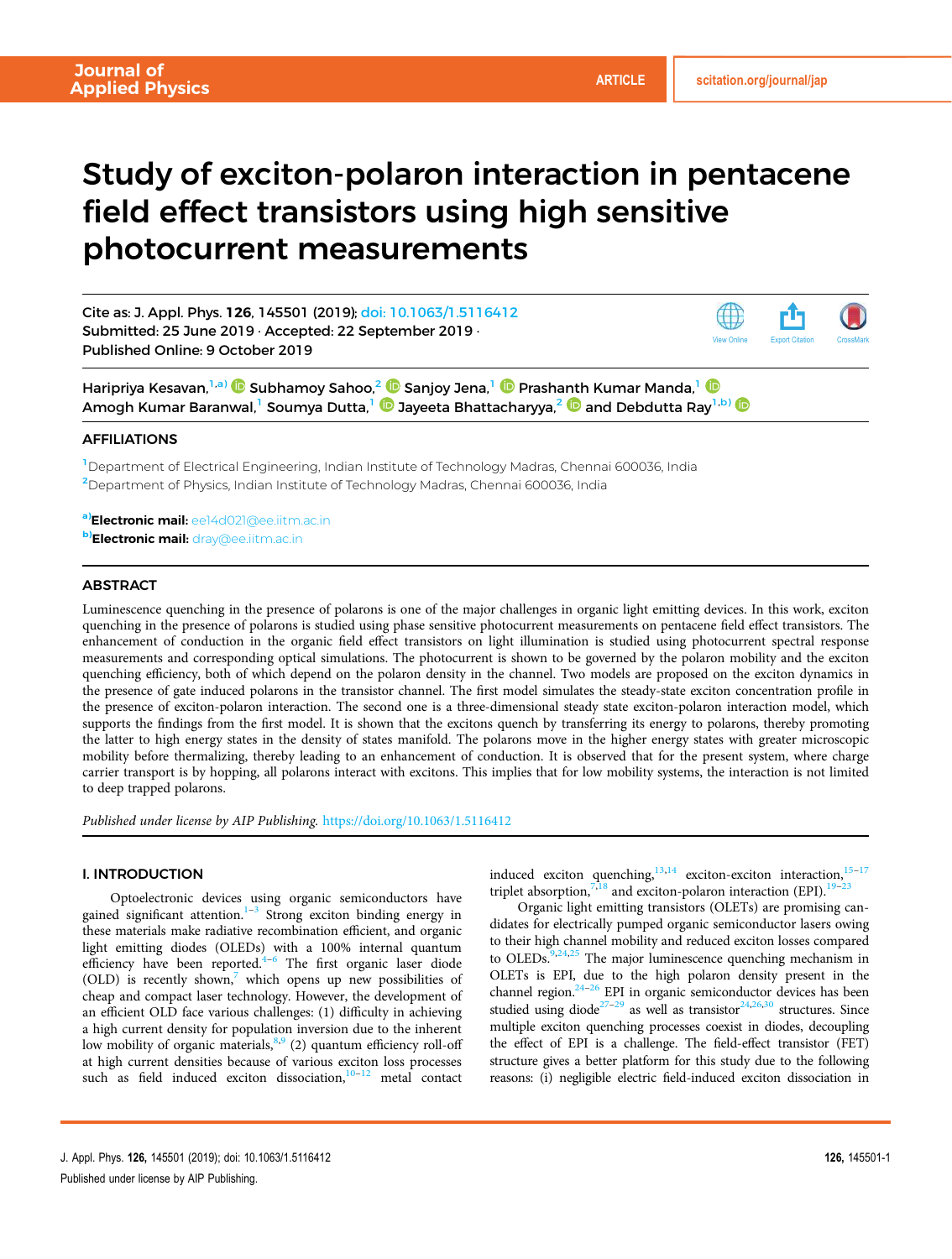FETs as the lateral (drain-source) electric field is too low to cause any significant exciton dissociation, and the vertical (gate-source/ drain) electric field is screened by polarons in the channel at the semiconductor/insulator (S/I) interface,  $24,26,30$  (ii) negligible exciton quenching at the metal (source/drain) electrodes for a long channel FET with uniform exciton generation in the channel, (iii) the high polaron density in the channel provides an efficient interaction zone for excitons and polarons, and (iv) the gate control allows the study of EPI for different polaron densities.

Polaron-induced exciton quenching in the channel region of organic FETs (OFETs) was reported earlier, where the photoluminescence (PL) quenching was measured as a function of the applied gate-to-source voltage  $(V_{GS})$ .<sup>24,26,30</sup> Hansen et al.<sup>26</sup> suggested that the quenching may be due to excitons interacting with carriers residing in the deep trap states. From transient photoluminescence (PL) measurements, Koopman et  $al^{24}$  proposed the role of all polarons in EPI. In this work, phase-sensitive photocurrent is used as the probe to study EPI in an OFET structure. The material chosen for this study is pentacene due to its relatively high hole mobility, $31,32$  high absorption in the visible spectrum, $33$  and that OFETs with greatly reduced nonidealities can be fabricated.<sup>31,32,34</sup>

The charge carrier dynamics as a result of the quenching of excitons by EPI is studied. Charge carrier transport in polycrystalline systems such as the one studied in this work is by hopping along the density of states (DOS) manifold.<sup>35</sup> The charges are polaronic in nature. The hopping is by a combination of thermal activation and tunneling. The localization of the polaron depends on its position in the DOS manifold. The contribution of the polarons, residing in various levels of localization, to EPI is investigated.

#### II. EXPERIMENTAL SECTION

#### A. Device fabrication

Pentacene FETs are fabricated in the bottom-gate bottomcontact geometry. Thermally grown  $SiO<sub>2</sub>$  (65 nm) on an n<sup>+</sup> silicon wafer is used as the gate insulator and the other side of wafer as the bottom gate. Metallization for the source/drain contact is carried out by a controlled deposition of chromium (2.5 nm)/palladium (25 nm) on  $SiO<sub>2</sub>$  at 0.5 Å/s with electron beam evaporation. Source/ drain patterning is performed by photolithography (lift-off). The samples are then treated with Octa Decyl Trichloro Silane (ODTS) followed by annealing at 150 $^{\circ}$ C for 2 h. This process reduces the Silanol (Si-OH) groups at the  $SiO<sub>2</sub>$  interface, which otherwise act as interface trap centers.<sup>36</sup> This ensures very low trap density at the S/I interface. Pentacene (triple sublimed grade, 99.995%) is deposited at 0.7 Å/s at room temperature, using thermal evaporation under a base pressure of  $10^{-7}$  mbar. All the devices used in this study are from the substrates processed in the same batch and from the same  $SiO<sub>2</sub>$  wafer, but the surface treatment and pentacene deposition are performed at different times, assuring the same conditions throughout. Devices with a  $60 \mu m$  channel length  $(L)$  and a 0.6 mm channel width (W) are used for measurements.

#### B. Electrical characterization

All electrical characterizations of the transistors under dark and lighted conditions are carried out in a vacuum probe station with a base pressure less than  $10^{-5}$  mbar (PLV50, SussMicroTec GmbH) to avoid device degradation. An Agilent B1500A parameter analyzer is used for all direct current (DC) measurements. The block diagram of the experimental setup used for the photocurrent measurements is given in the supplementary material (Fig. S1). Light from the monochromator source is chopped at a low frequency ( $\sim$ 130 Hz) and is coupled to the probe station by using a fiber optic light guide. Light spot coupled to the probe station has a diameter of 0.5–0.6 mm. The chopper provides a reference electrical signal of the chopping frequency, which is fed as an input to the lock-in amplifier. Gate and drain biases of the transistor are sourced from the parameter analyzer. The source-to-drain current of the transistor, which consist of a DC component due to field induced polarons, and the chopped photocurrent, is provided as an input to the lock-in amplifier through a preamplifier. The preamplifier is a high-gain current-to-voltage converter with a gain ranging from  $10^3$  to  $10^8$  V/A. For external quantum efficiency (EQE) measurements, photocurrent spectrum is normalized with a calibrated silicon photodetector response. The photocurrent-voltage measurements are carried out with a white light source (using a Xenon lamp).

#### III. RESULTS AND DISCUSSIONS

#### A. Pentacene field-effect transistor as a tool for the study

Figure 1 shows the measured output and transfer characteristics of the bottom-gate bottom-contact OFET used for this study. The basic structure of the fabricated OFET is shown in the inset of Fig. 1(b). The output characteristics show negligible schottky contact resistance, due to the alignment of the palladium work function with the highest occupied molecular orbital (HOMO) of pentacene, therefore, ensuring sufficient charge accumulation in the channel for excitons to interact with. The transfer characteristics show very low hysteresis and nearly zero switch on voltage  $(V_{sw})$ , which implies that deep level trap density is negligible in these devices.

The Sentaurus  $TCAD<sup>37</sup>$  simulations of electric field (E) and polaron density  $(p)$  for the OFET with a pentacene thickness of 50 nm and an oxide thickness of 65 nm, with an applied drain and gate bias of  $-10$  V, are shown in Fig. 2. The electric field at the pentacene-SiO<sub>2</sub> interface in the middle of the channel is  $1.3 \times 10^6$  V/cm and it drops down to  $2.9 \times 10^5$  V/cm within one monolayer (1.5 nm) from the interface. According to earlier reports, a high electric field in the order of 10<sup>6</sup> V/cm can contribute to exciton dissociation in pristine organic devices; however the reported values of dissociation efficiency are in the order of 0.1– 10%.<sup>38-40</sup> As the electric field reduces nonlinearly toward the bulk, the field-induced exciton dissociation becomes negligible in subsequent monolayers from the interface.

It can be noted from Fig.  $2(b)$  that the high polaron density near the interface drops down by one order of magnitude within one monolayer of pentacene. Hence, the accumulation layer thickness can be approximated as one monolayer from the S/I interface and the EPI is expected to occur dominantly near the interface. The variation of polaron density profile with gate voltage and film thickness is given in Fig. S2 of the supplementary material.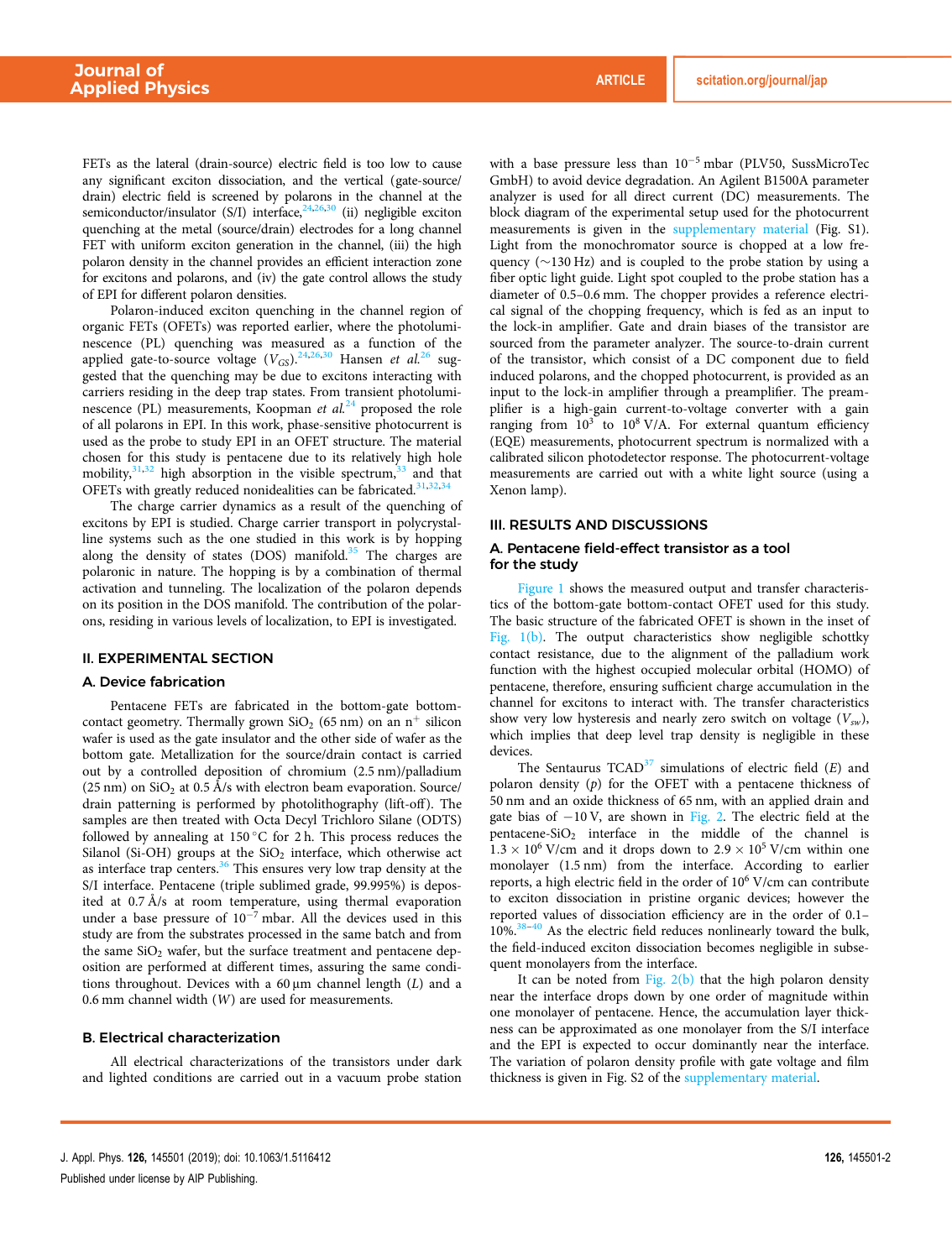

FIG. 1. Measured (a) output characteristics [drain-to-source current  $(I_{DS})$  vs drain-to-source voltage ( $V_{DS}$ )] of a pentacene FET with a channel length (L) and width (W) of 60  $\mu$ m and 6000  $\mu$ m, respectively. (b) Transfer characteristics [drain-to-source current ( $I_{DS}$ ) vs gate-to-source voltage ( $V_{GS}$ )] of a pentacene FET at  $V_{DS} = -10$  V. The schematic of the fabricated device in the bottom-gate bottom-contact geometry is shown in the inset.

#### B. External quantum efficiency: Measurements and simulations

The major photocarrier generation process is identified by photocurrent spectral response measurements. A sensitive measurement technique through a high gain lock-in amplifier is used as explained in Sec. II. The device is uniformly illuminated with monochromatic light from the top of the pentacene layer. The EQE of the transistor is obtained from the measured photocurrent as a function of illumination wavelength. The EQE for different bias conditions is given in Sec. 3 of the supplementary material. One can note that the EQE spectral shape is independent of both gate and drain voltages for the voltage ranges shown.

Figure  $3(a)$  compares the EQE spectrum of an OFET with the bulk absorption spectrum of a pentacene film (experimentally measured and simulated) for a pentacene layer thickness of 50 nm. All spectra are normalized to the corresponding values at 660 nm peak. The experimental absorption spectrum is measured for pentacene on the glass substrate. The simulated absorption spectrum of pentacene (on the  $SiO<sub>2</sub>$ -silicon substrate) is obtained from the transfer matrix method (TMM) simulation<sup>41</sup> using the optical constants obtained from spectroscopic ellipsometer measurements (Fig. S4 in the supplementary material). This simulation accounts for the



FIG. 2. Sentaurus TCAD simulation of (a) electric field  $(E)$  and (b) polaron density (p) for the OFET with a pentacene thickness of  $50$  nm and an oxide thickness of 65 nm, with an applied drain and a gate bias of  $-10$  V. Variations along the thickness (x-direction) in the middle of the channel are shown.

optical interference effects in pentacene due to the multilayer structure. It is observed that while the peak positions are unchanged, the EQE does not follow the absorption spectrum. In the EQE spectrum, the relative contribution of peaks/shoulders at 545 nm, 580 nm, and 630 nm is higher compared to that in the absorption spectrum. If all excitons generated in the pentacene film contribute to photocurrent with the same probability, then bulk absorption spectrum and EQE spectrum will have the same shape. Since the charge carrier transport is wavelength independent, the observed change in the EQE spectrum must arise from a wavelength dependent photocarrier generation process.

In order to understand the possible reasons for this observation, transistors with five different pentacene layer thicknesses ranging from 25 nm to 200 nm are fabricated and their EQE spectra are compared in Fig. 3(b). As the thickness increases, the highest peak of the EQE spectra gets suppressed. The relative peak strength changes with increasing thickness till 100 nm, after which there is no visible variation in the spectral shape of EQE.

A reason for this observation can be that the photogeneration occurs dominantly near the S/I interface. For wavelengths where the absorption coefficient ( $\alpha$ ) is high, the majority of the absorption takes place near the top surface (far from the S/I interface) compared to the wavelengths where  $\alpha$  is low. Therefore, the chance of excitons recombining before reaching the S/I interface is more.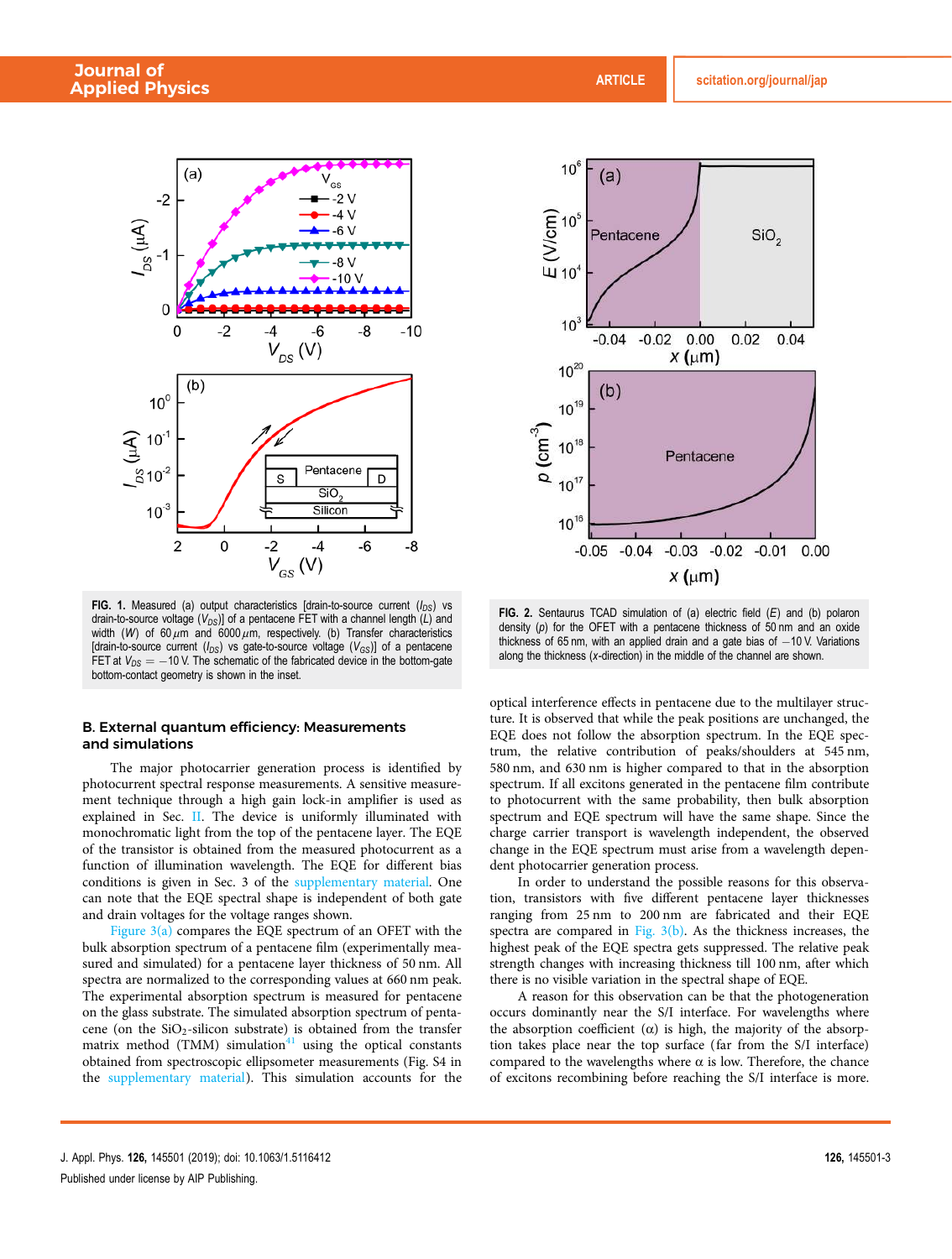

FIG. 3. (a) Comparison of the EQE spectrum of a pentacene FET and the bulk absorption spectrum of a pentacene film (experimentally measured and simulated) for a pentacene layer thickness of 50 nm. All spectra are normalized to the 660 nm peak. (b) Normalized EQE spectra (measured) of OFETs with pentacene thicknesses ranging from 25 nm to 200 nm. EQE measurements are taken for  $V_{GS} = -10$  V and  $V_{DS} = -10$  V. The film thickness was measured using a spectroscopic ellipsometer as well as with an optical profilometer. Both the methods yielded the same film thickness within  $\pm$  10% error.

This implies that the fraction of excitons contributing to photocurrent at the S/I interface can be larger for wavelengths where  $α$  is low. The wavelength-screening effect<sup>42</sup> as discussed above will be more pronounced for devices with thicker films as a smaller fraction of bulk-generated excitons can reach the S/I interface. It is also observed that for pentacene thickness of more than 100 nm, the spectral response does not show any visible shift in relative peak intensities. The reason can be that for higher pentacene thicknesses, the contribution of bulk photogeneration becomes significant and reduces the effect of interface photocurrent on the EQE spectrum.

In order to study the relative contribution of interface and bulk photogeneration processes to the photocurrent, the EQE is simulated from the absorption spectra for the pentacene-SiO<sub>2</sub>-silicon structure using TMM. The TMM simulation quantifies the exciton generation rate from the optical field, as a function of wavelength and depth in the pentacene layer. Here, the assumption is that only one type of exciton takes part in the photocarrier generation process and, therefore, the wavelength dependence of EQE can be explained by the absorption alone. Here, we consider two possibilities for the photogeneration of charge carriers: a  $V_{GS}$ -dependent process occurring near the S/I interface and  $V_{GS}$ -independent processes in the film, such as spontaneous generation of free charge carriers<sup>43</sup> or dissociation of excitons at traps/defects, $39$  which is the dominant process in the bulk region. This is a reasonable assumption in the presence of the rapidly reducing gate effect from the S/I interface to the bulk, as discussed in Fig. 2.

Figure  $4(a)$  shows the structure used for TMM simulations. The active layer thickness  $(L_a)$  is the sum of the transistor accumulation layer thickness ( $\sim$ 1.5 nm), the exciton-polaron interaction distance ( $R_c \sim 2$  nm), i.e., the separation between an exciton and a polaron within which the interaction will take place<sup>24,44</sup> and the exciton diffusion length  $(L_{ex})$ . It is assumed that all excitons which are generated within the active layer can diffuse to the S/I interface and contribute to the photocurrent with a certain probability. The rest of the pentacene layer is treated as the bulk, where the excitons recombine before they can reach the interface. The whole photocarrier generation processes in the bulk is assigned with a constant probability.

The EQE as a function of the incident wavelength is simulated from the weighted absorption of the active layer and the bulk, by considering two different photocarrier generation probabilities for these regions. Hence, the simulated  $(EQE_{simul})$  can be written as

$$
EQE_{simul} = Abs_a \times p_a + Abs_b \times p_b
$$
  
=  $p_a(Abs_a + Abs_b \times f) \quad f = \frac{p_b}{p_a},$  (1)

where  $p_a$  ( $p_b$ ) and  $Abs_a$  ( $Abs_b$ ) are the active layer (bulk) photocarrier generation probability and absorption, respectively.  $Abs<sub>a</sub>$  and  $Abs<sub>b</sub>$  are obtained by integrating the exciton generation rate in the corresponding regions and  $f$  is the relative photocarrier generation efficiency of bulk with respect to the interface.

The normalized  $EQE_{simul}$  spectrum is compared with the normalized experimental EQE ( $EQE_{exp}$ ) spectrum with f and  $L_a$ as fitting parameters, for devices with five different pentacene thicknesses. The results are shown in Figs.  $4(b)-4(f)$ . The normalized absorption spectra of the entire pentacene film are also shown for the reference. It can be noted that the mismatch in the EQE spectrum with the total absorption spectrum is higher for thicker films. The experimental EQE resembles the simulated EQE for  $L_a = 10 \pm 2$  nm and  $f = 3 \pm 2$ %, for all the devices. A small value of  $f$  implies that the photocarrier generation efficiency in the bulk is around 3% of that in the active layer. Since we are extracting the parameters from normalized plots, invariance of spectral shape with  $V_{GS}$  implies invariance of the values of fitting parameters with  $V_{GS}$ . Independence of the fitting parameters on film thickness and bias conditions shows the robustness of our simulation study and reliability of the values of the extracted fitting parameters.

The analysis proves that a highly efficient photocarrier generation process exists near the S/I interface (accumulation region). Any mismatch in the spectral shape of  $EQE_{exp}$  and  $EQE_{simul}$  can arise from: (i) existence of more than one type of exciton species which can lead to wavelength-dependent changes in the photocurrent, (ii) any deviation from the actual optical constants of pentacene film, to that obtained from ellipsometer fittings, especially for wavelengths where the absorption coefficient is low.

Triplet exciton generation from singlet fission has been observed in pentacene.<sup>45,46</sup> However, an exciton diffusion length of  $~\sim$ 6.5  $\pm$  2 nm (obtained from  $L_a$ ) shows that triplet states do not contribute to the interface photocurrent, as the reported exciton diffusion length of triplets in the polycrystalline pentacene is in the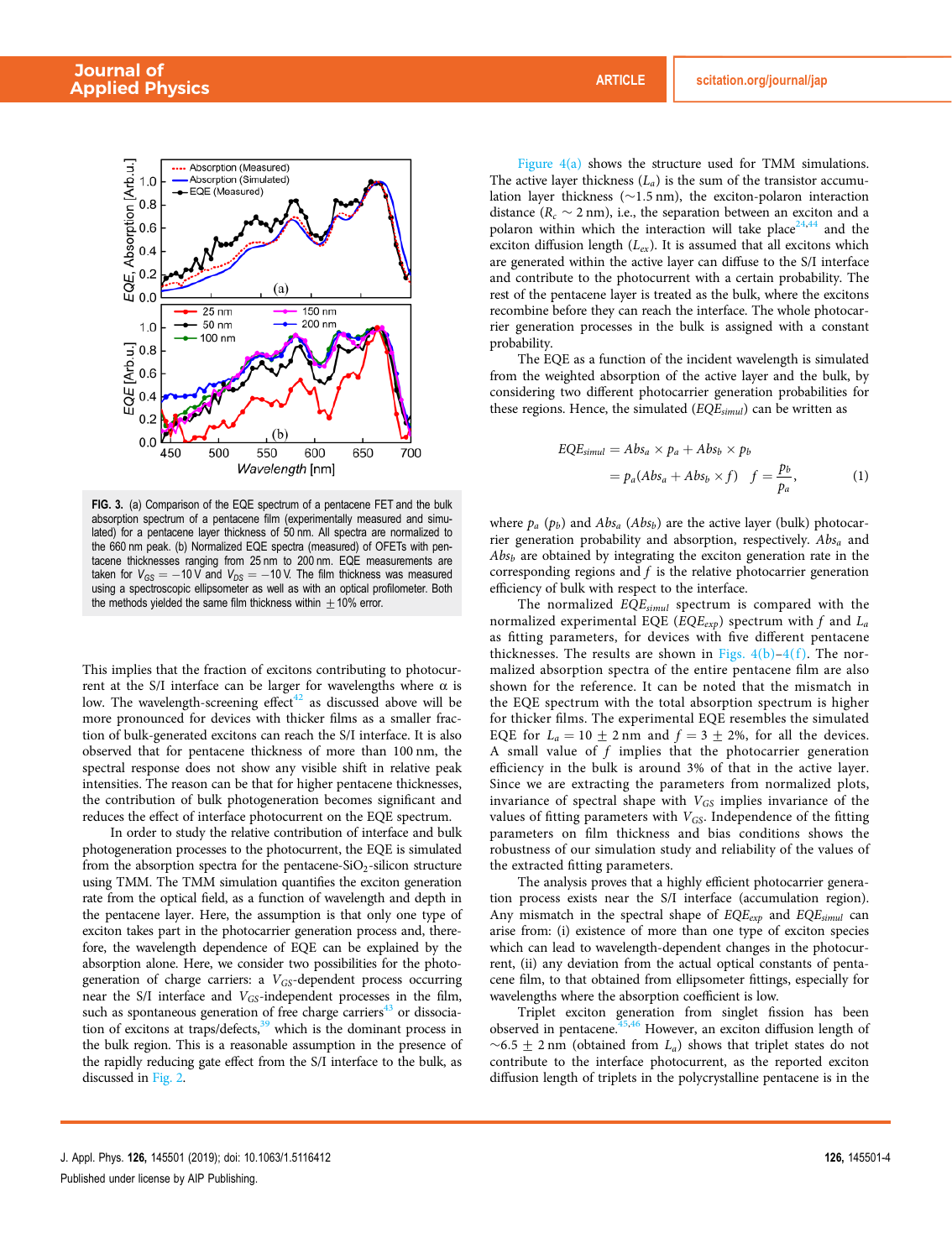

FIG. 4. (a) Silicon/SiO<sub>2</sub>/pentacene structure used for the transfer matrix method (TMM) simulation. The SiO<sub>2</sub> thickness is 65 nm. The active layer in pentacene, within which the generated excitons can diffuse to the interface, is shown as dark blue. The bulk region shown as light blue is where excitons recombine before reaching the interface. (b)–(f) Normalized plots of experimental EQE spectra of OFETs (black lines with dots), corresponding simulated EQE spectra obtained from the TMM simulation (red lines) and the total absorption taking place in the full thickness of the film (obtained from TMM simulation, blue lines) for pentacene film thicknesses of 25 nm, 50 nm, 100 nm, 150 nm, and 200 nm, respectively. The active layer thickness  $(L<sub>a</sub>)$  is obtained as 10  $\pm$  2 nm, and the bulk contribution to EQE relative to the active layer contribution (f) is found to be 1%–5% for all the devices. All EQE measurements are taken for  $V_{OS} = -10$  V and  $V_{DS} = -10$  V. The EQE spectral shape does not vary with applied voltages for the voltage ranges used.

range of  $40-80$  nm.<sup> $47,48$ </sup> If triplets are contributing to photocurrent, the extracted  $L_{ex}$  must be in the range of the triplet exciton diffusion length. Therefore, the observed pathway of the photocarrier generation is dominantly from singlets or singlets with an excimer character.<sup>4</sup>

#### C. Gate bias modulation of photocarrier generation

Section III B showed the presence of efficient photocarrier generation near the S/I interface of OFET. In order to understand the mechanism of this process, the variation of the photogenerated polaron concentration  $(n_{PH})$  as a function of  $V_{GS}$  needs to be studied. In the linear region of transistor operation, the photocurrent ( $I_{PH}$ ) depends on  $n_{PH}$  and channel mobility ( $\mu$ ) as  $I_{PH} = W\mu n_{PH}V_{DS}/L$ , where  $V_{DS}$  is the applied drain-to-source voltage. The channel mobility in OFET is a function of  $V_{GS}$ . The DOS in these systems can be modeled as a manifold of localized states, where the charge carrier motion is dominated by hopping.<sup>35,50</sup> Populating the DOS will lead the carriers to access states with lower interstate separation and higher tunneling probability, which leads to an increase in the mobility with  $V_{GS}$ .<sup>35</sup> Therefore,  $V_{GS}$ -dependence of photocurrent is due to both  $n_{PH}$  and  $\mu$ . The DOS illustration is given in Sec. III D (Fig. 8).

Photocurrent in the linear region of the OFET and the experimentally measured mobility with its linear fit, as a function of  $V_{GS}$ , are shown in Figs.  $5(a)$  and  $5(b)$ , respectively. The determination of mobility from the transfer characteristics, as usually done for inorganic material based transistors, is the common practice in OFETs.<sup>51</sup> However, this method is correct only when the mobility is independent of  $V_{GS}$ .<sup>52</sup> Due to its  $V_{GS}$ -dependence, the mobility is extracted from the triode region of the  $I_{DS}$  vs  $V_{DS}$  plot, for different values of  $V_{GS}$ . Extraction of mobility from the triode region avoids the effect of contact resistance in the mobility values. Mobility is found out from the slope of the output conductance  $(g_{DS} = \frac{\partial I_{DS}}{\partial V_{DS}})$ , in the region where  $g_{DS}$  varies linearly with  $V_{GS}$  (i.e., triode region). The error bars shown in the mobility plot [Fig. 5(b)] correspond to the variation over multiple devices.

From the  $I_{PH}$  vs  $V_{GS}$  and  $\mu$  vs  $V_{GS}$  plots, the functional form of  $n_{PH}$  with  $V_{GS}$  can be estimated  $[n_{PH}$  is given as  $I_{PH}L/(W\mu V_{DS})]$ . The photogenerated polarons do not cause a significant change in  $\mu$  as the intensity of light used for the measurement is low. This allows for the decoupling of  $n_{PH}$  and  $\mu$ .

Figure 6 shows the comparison of the gate bias dependence of photocurrent and the mobility in the linear-regime ( plots are normalized at  $V_{GS} = -10 \text{ V}$ ). Photocurrent is measured for devices of different semiconductor thicknesses.  $n_{PH}$  is extracted from  $I_{PH}$  and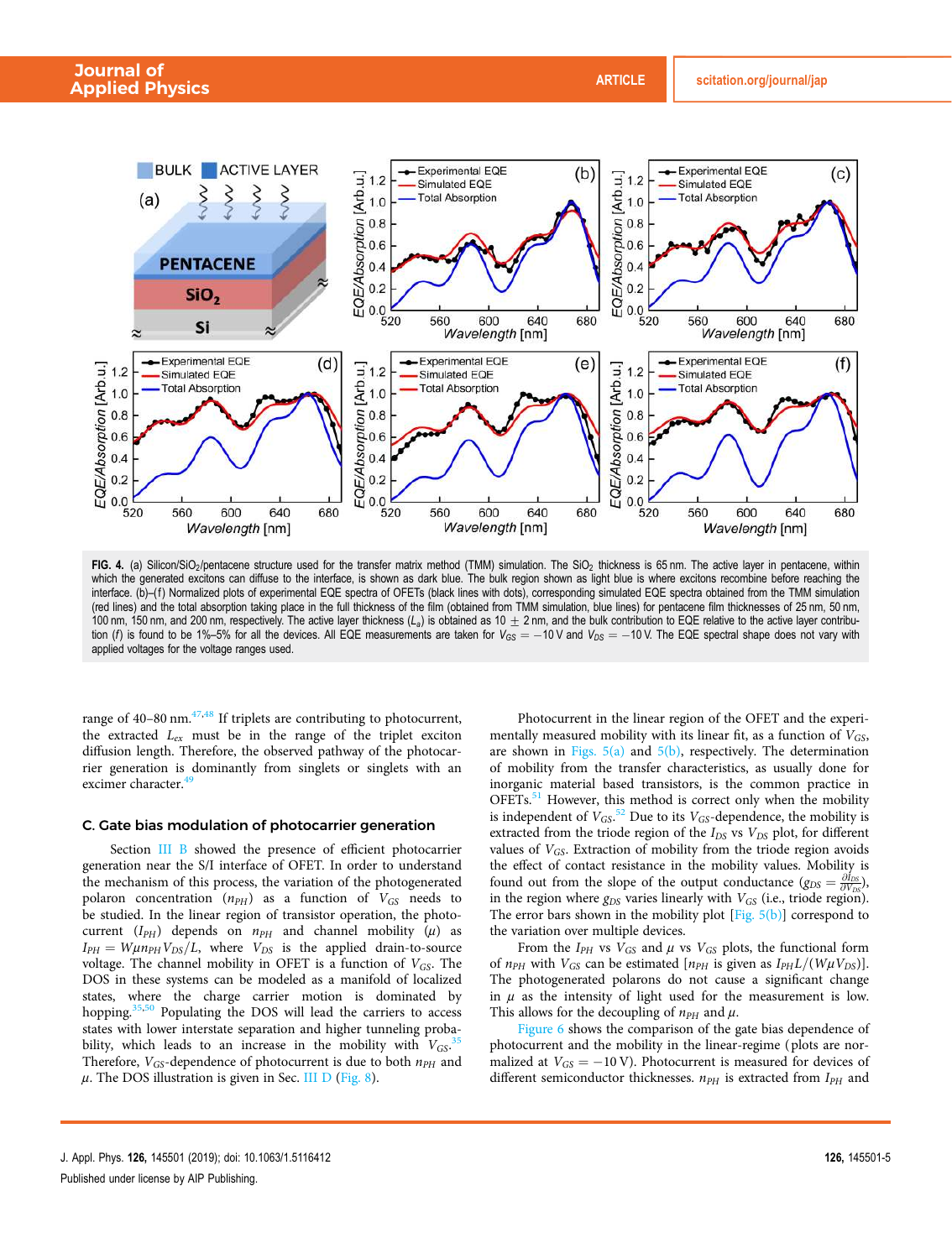

FIG. 5. (a) Photocurrent ( $I_{PH}$ ) variation with gate-to-source voltage ( $V_{GS}$ ) for a pentacene FET at a drain-to-source voltage ( $V_{DS}$ ) of  $-1$  V. Photocurrent measurements are carried out with a white light source (using a Xenon lamp). (b) Channel mobility  $(\mu)$  variation with  $V_{GS}$  extracted from the triode region of the  $I_{DS}-V_{DS}$  plot (symbols) and the linear fit to mobility (solid line) with a root mean square error of 0.1%.

from the linear fit of  $\mu$ . Figure 6 shows  $n_{PH}$  normalized to its value at  $V_{GS} = -10 \text{ V}$ . The plots are shown from  $V_{GS} = -2 \text{ V}$  in order to restrict the measurements to the linear region of transistor operation ( $V_{sw}$  ~ 0 V for all the devices). Therefore, the  $n_{PH}$  plot does not include the full variation. However, Fig. 6 clearly shows the knee region where  $n_{PH}$  saturates. The mobility and photocurrent match well for  $|V_{GS}| \ge 4 + 1$  V. This implies that in this voltage range, the photogeneration of polarons is independent of  $V_{GS}$  and, therefore, the photocurrent variation is due to mobility variation alone. However, when  $V_{GS}$  is lowered, photocurrent starts deviating from mobility and shows higher  $V_{GS}$  dependence compared to mobility. This means that photocarrier generation varies with  $V_{GS}$  at low  $V_{GS}$ . An increase in  $n_{PH}$  followed by saturation with a knee at  $V_{GS}$  of around  $-4 \pm 1$  V can be observed from these plots. The shaded area in the figure represents the knee where  $n_{PH}$  starts to saturate.

Jia *et al.* hypothesized that  $n_{PH}$  is independent of  $V_{GS}$ ,  $^{53}$  and the polarons were found to be formed by exciton dissociation at oxygen-mediated traps at the S/I interface. However, this work observes a clear increase in  $n_{PH}$  up to  $|V_{GS}| \simeq 4 \pm 1$  V, followed by a saturation. Moreover, the surface passivation technique (explained in Sec. II) ensures a low trap density at the S/I interface. This is confirmed from the nearly zero  $V_{sw}$  and low hysteresis in the transfer characteristics  $[Fig. 1(b)]$ . The trap density estimated from the subthreshold swing $52$  in the devices reported here is in the range of  $10^{17}$  cm<sup>-3</sup>. A gate voltage less than  $-0.3$  V is sufficient to fill these trap levels. This can be observed from the simulation of the



FIG. 6. Channel mobility  $(\mu)$ , photocurrent  $(I_{PH})$ , and effective photocarrier concentration ( $n_{PH}$ ), all normalized to their corresponding values at  $V_{GS} = -10$  V, plotted as a function of  $V_{GS}$  (in a semilogarithmic graph), for OFETs with pentacene thicknesses of (a) 50 nm, (b) 100 nm, (c) 150 nm, and (d) 200 nm. The left-hand Y axis is  $I_{PH}$  and  $\mu$ , and the right-hand Y axis is  $n_{PH}$ , for all the figures.  $I_{PH}$  measurements are taken at  $V_{DS} = -1$  V. The shaded area corresponds to the knee region, where  $n_{PH}$  saturates.

polaron density profile [Fig. S2(a)], where the injected polaron density in the device is above  $10^{17}$  cm<sup>-3</sup> for  $|V_{GS}| > 0.2$  V. Thus, if only deep level traps are responsible for the observed photocarrier generation, the  $n_{PH}$  must saturate at very low  $V_{GS}$  ( $|V_{GS}| \le 0.3$  V).

Lloyd-Hughes et al. reported electric field-assisted exciton dissociation in the polymer FET, where the dissociation efficiency was found to be  $\sim$ 0.1 at an electric field of  $\sim$ 10<sup>6</sup> V/cm.<sup>40</sup> However in the device reported here, photocarrier generation tends to saturate around  $V_{GS} = -4$  V, which corresponds to an average electric field of around  $6 \times 10^5$  V/cm at the S/I interface. This field is not large enough to dissociate all the excitons reaching the S/I interface<sup>39</sup> as the existing models for electric field assisted dissociation of the Frenkel exciton suggests a gradual increase in the probability of dissociation with the field, reaching a significant value of dissociation efficiency above  $10^6$  V/cm.<sup>54,55</sup> Hence, field dependent exciton dissociation is not a reason for the observed  $n_{PH}$  saturation with  $V_{GS}$ .

EPI can result in  $V_{GS}$ -dependent exciton quenching in the accumulation region of OFET. An increase in PL quenching at a low  $V_{GS}$  followed by saturation above a  $V_{sw}$  was observed in OFETs with pristine organic small molecules, which was attributed to EPI near the S/I interface.<sup>24,26,30</sup> Since photogeneration in the present study and PL quenching show similar trends with gate voltage, it can be presumed that the mechanism behind both the observations is probably the same.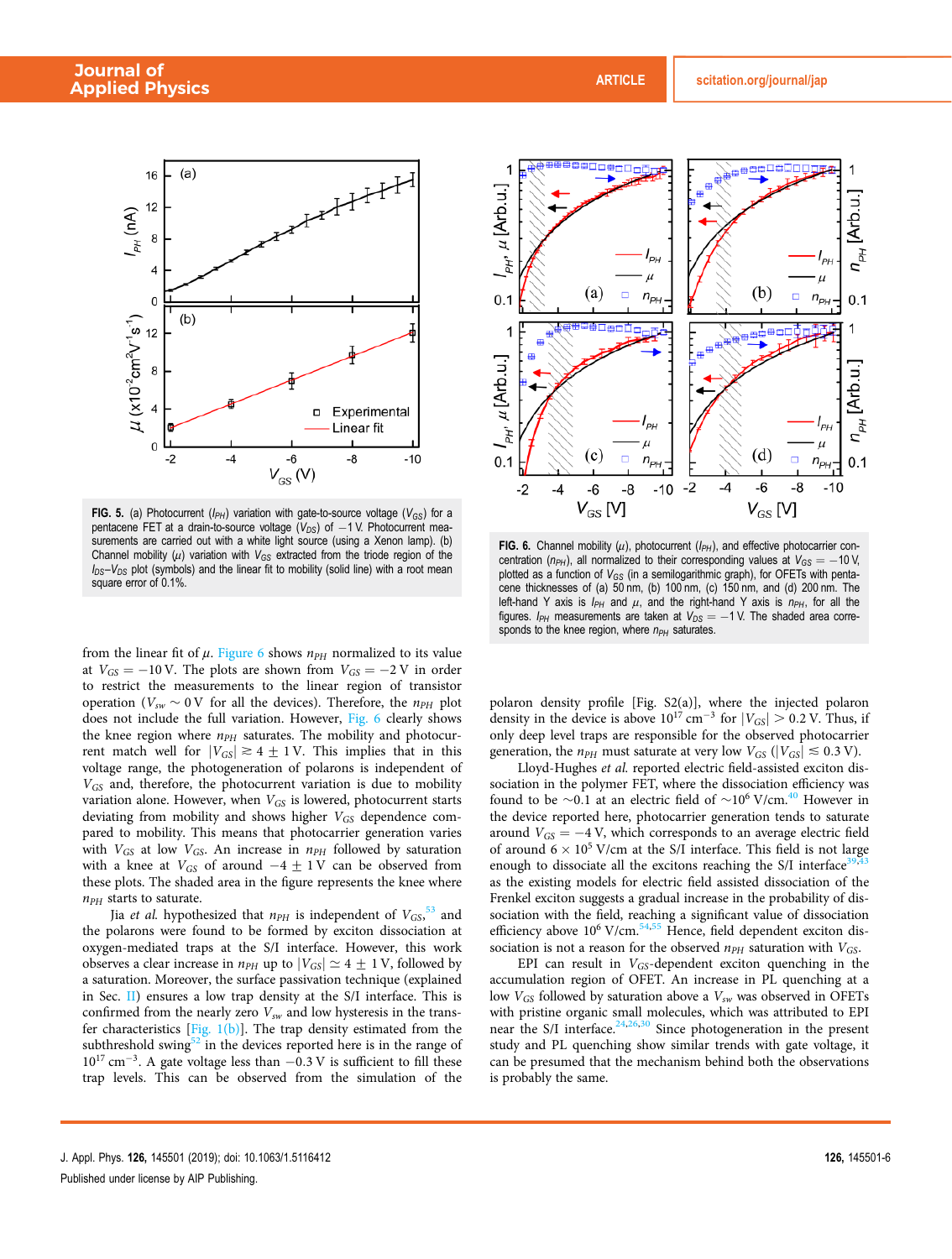#### D. Gate voltage modulation of exciton density

#### 1. Simulation of steady-state exciton concentration

In this section, the exciton dynamics under the influence of injected polaron distribution is modeled, which gives insights into the origin of the observed characteristics of photocarrier generation. The steady-state exciton concentration  $(n_{ex})$  as a function of depth  $(x)$ , wavelength  $(\lambda)$ , and  $V_{GS}$  is obtained by solving the exciton transport and continuity equations in the presence of EPI, similar to what was reported in earlier studies. $24$  The exciton generation rate in a pentacene layer is determined by the TMM simulation (explained in Sec. III B), and the polaron density profile is obtained from Sentaurus TCAD simulations (Fig. S2). The details of the simulation of exciton dynamics are explained in the supplementary material (Sec. 5).

Using  $n_{ex}$  obtained from the simulation (Fig. S5 in the supplementary material), the relative exciton quenching  $(\eta)$ , defined as the change in the steady state exciton concentration with  $V_{GS}$  compared to  $V_{GS} = 0$  V case, is calculated as

$$
\eta(V_{GS}) = \frac{N_{ex}(0) - N_{ex}(V_{GS})}{N_{ex}(0)},
$$
\n(2)

where  $N_{ex}(V_{GS})$  corresponds to the total number of excitons ( $n_{ex}$  integrated over x and  $\lambda$ ) for a given  $V_{GS}$ .  $\eta$  indicates how the total number of steady-state excitons in the device is modulated by the gate voltage and thereby EPI rate (EPI being the only  $V_{GS}$ -dependent quenching process). Qualitatively,  $\eta$  resembles the photoluminescence electro-modulation (PLEM).

Figure 7(a) shows the variation of  $\eta$  with  $V_{GS}$  for different pentacene thicknesses. One can note that  $\eta$  decreases with an increase in the pentacene thickness, which can be understood in the following way. From Fig. S2(b) of the supplementary material, it can be noted that the polaron density profile (hence the EPI rate) near the S/I interface does not change with the pentacene film thickness. This means that for a larger pentacene thickness, a smaller fraction of excitons will diffuse to the polarons and get quenched; hence,  $\eta$  reduces with an increase in the thickness. A similar trend is observed for variations of PLEM with semiconductor thickness.<sup>30</sup> Figure 7(b) shows  $\eta$  for different pentacene thicknesses normalized to the respective values at  $V_{GS} = -10$  V.  $\eta$  tends to saturate at around  $V_{GS} \sim -4$  V, which is around the voltage at which  $n_{PH}$  saturates ( $V_{GS} = -4 \pm 1$  V). The observed similarity in the saturation trend for  $\eta$  and  $n_{PH}$  means that the same phenomena govern both of the quantities, that is, EPI.

The observed photocarrier generation can be interpreted by the activation of localized charge carriers by the energy transfer through EPI. It is known that exciton quenches near a polaron by transferring its energy through the Forster resonant energy transfer (FRET).<sup>20,22,29,56</sup> As a result, the polaron get excited to the higher energy states in the DOS manifold and eventually thermalizes back to the initial state.<sup>23,57</sup> Menke et al. showed that photons of energy 0.9 eV can lead to the dissociation of charge transfer (CT) excitons, resulting in the activation of polarons to higher delocalized states.<sup>58</sup> Frenkel excitons, upon quenching, can cause a similar activation.<sup>23,57</sup> It is to be noted that the polarons in the



FIG. 7. (a) Relative exciton quenching  $(\eta)$  (in arbitrary units), as a function of  $V_{GS}$  for various pentacene thicknesses. (b)  $\eta$  normalized to its value at  $V_{GS} = -10 V$ .

channel are at a higher state of delocalization compared to bound CT states. Since the channel mobility [Fig.  $5(b)$ ] is roughly two orders of magnitude smaller than that of the crystalline pentacene,<sup>59</sup> it can be inferred that charge transport occurs by hopping through localized states.<sup>35</sup> On illumination, the generated excitons diffuse toward the S/I interface and quench at the polaron sites, thereby promoting the polarons to higher energy states where they can travel with a higher mobility. This process is shown in Fig. 8. A Gaussian DOS is assumed with a width of 100 meV, which is close to the reported values for pentacene.<sup>36</sup> In the high energy states of the DOS, polarons experience a higher microscopic mobility $60$  due to the reduced tunneling barrier and thereby an increased hopping rate.<sup>35</sup> The higher energy states are more delocalized compared to lower energy states. If the average hopping time in the higher energy state is less than the thermalization time of the activated polaron, the polaron can move in the higher energy states with a greater microscopic mobility under the influence of the applied electric field (due to  $V_{DS}$ ). This results in an increase in the total device current, and a nonzero photocurrent is detected by the lock-in amplifier. Photomultiplication in organic materials due to EPI has been reported earlier, where charge carrier equilibration time is theorized to be much higher than the transit time over the device length. $57$  The results reported here support such an observation, where the activated polaron moves in a "hot" state before thermalization.

The activation of polarons to high mobility states which results in photocurrent can be viewed as an effective increase in the number density of delocalized polarons under illumination. This is the extracted  $n_{PH}$  from the photocurrent and mobility as shown in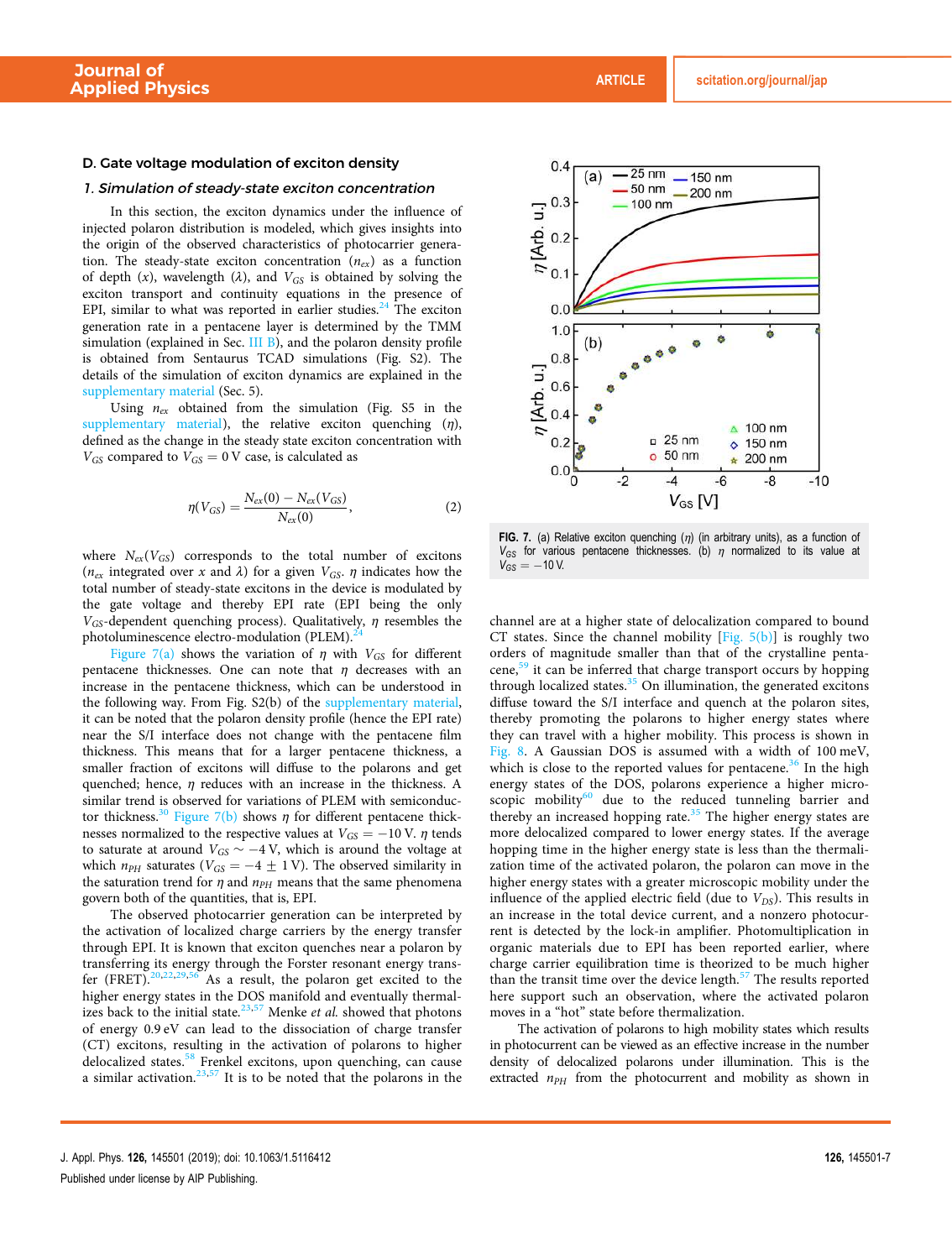

**FIG. 8.** Polaron activation and thermalization processes leading to photocurrent. (a) A Gaussian density of states (DOS) with a width of 100 meV is assumed. An exponen-<br>tial trap DOS (deep level tail states) with a total lightly shaded area is occupied states at  $V_{GS} = -2V$  and for an oxide thickness of 65 nm.  $E_F$  is the Fermi level at  $V_{GS} = -2V$ . (b) A polaron from state 1 is excited to a higher energy state 2 after receiving the energy from an exciton through the Forster resonant energy transfer (FRET). The excited polaron undergo multiple hopping processes in the higher mobility states. State 1 is then occupied by another polaron from state 3. The polaron excited to state 2 eventually thermalizes to state 4. The multiple hopping processes of the polaron at higher mobility states before its thermalization result in photocurrent.

Fig. 6. At small  $V_{GS}$ , the polaron density is low so that all excitons which diffuse to the S/I interface (channel) need not find a polaron to interact with during its lifetime. When  $V_{GS}$  increases, the polaron density at the channel increases and the interpolaron separation decreases. This leads to the increase in the number of EPI processes, and hence, more polarons get excited to the high mobility states. At some  $V_{GS}$ , the polaron density becomes sufficient enough to quench all the excitons that reach the interface and the number of quenching process saturates. This can explain the saturation of effective  $n_{PH}$  at  $V_{GS} = -4 \pm 1$  V. The mobility continue increasing with  $V_{GS}$ because the polarons can access higher delocalized states.

The absence of the triplet exciton contribution to the photoconduction process was observed in the previous section (Sec. III B). It is known that the triplet binding energy is around half that of the singlet in pentacene. $46$  The reduced energy may be insufficient to activate the polaron to a higher energy state in the DOS. Further work is required to understand the low energy triplet interaction with polarons.

The hopping transport ensures sufficient time for the EPI process to occur. In a system with a narrow DOS, bandlike transport can be expected due to the faster hopping rates through the highly delocalized states. In such cases, excitons may not get sufficient time to interact with mobile polarons, which can reduce the exciton loss by EPI.

#### 2. Three-dimensional model for EPI

The contribution of polaron density near the S/I interface to exciton quenching is further confirmed using a simplified model, where the accumulation layer is confined into one monolayer of pentacene at the interface. This is a reasonable assumption, since polaron density reduces by an order of magnitude after one monolayer, as obtained from the TCAD simulation shown in Fig. 2(b) and Fig. S2 in the supplementary material. In this model, the gateinduced polarons reside as a single layer at the S/I interface. A hemispherical volume with a radius  $R = L_a$  ( $L_a = 10 \pm 2$  nm from Sec. III B) is considered around each polaron in the pentacene layer, termed as the active volume of each polaron. If an exciton is generated within this active volume, it diffuses toward the polaron and quench as shown in the schematic of Fig.  $9(a)$ . The relative coordinates of excitons in the volume are located using  $G_{ex}$ obtained from the TMM simulation. Relative exciton quenching efficiency  $(\eta')$  is the ratio of the number of excitons that falls within the active volume of polarons to the number of excitons generated in the total volume.

Figure 9(b) shows  $\eta'$  normalized to its value at  $V_{GS} = -10 \text{ V}$ for various pentacene thicknesses. A comparison of  $\eta'$  and  $\eta$ (both normalized to the corresponding values at  $V_{GS} = -10 \text{ V}$ ) is shown in Fig. 9(c), where  $\eta'$  and  $\eta$  follow similar functional dependence with  $V_{GS}$ . The  $V_{GS}$  corresponding to the knee of saturation of  $\eta$  or  $n_{PH}$  (V<sub>GS</sub> = -4  $\pm$  1 V) can be understood from the saturation of the total active volume, as the hemispheres overlap each other increasingly with decreasing interpolaron distance (d) below 2R. For an oxide layer with a thickness of 65 nm,  $V_{GS} = -4$  V corresponds to a surface charge density of  $1.32 \times 10^{12}$  cm<sup>-2</sup>. This yields an average separation between two polarons as 8.7 nm, which is in the range of R. This means that saturation of  $\eta$  occurs when the overlapping of active volumes is large enough to cover all the excitons that can diffuse to the interface.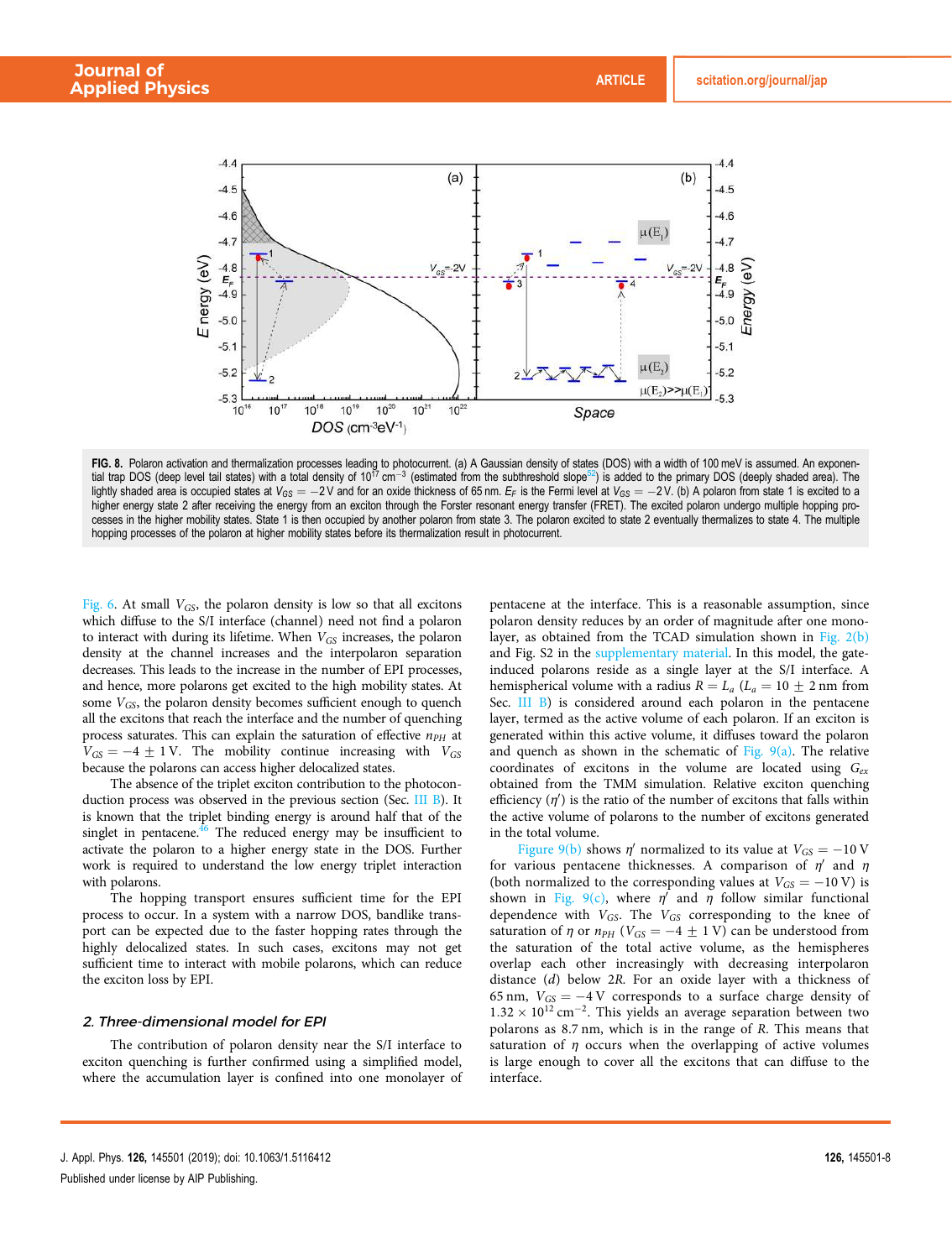

FIG. 9. (a) Schematic of a three-dimensional (3D) model for exciton-polaron interaction. Polarons reside as a single layer at the pentacene/ $SiO<sub>2</sub>$  interface, and a hemisphere of radius  $R = L_a$  is shown around each polaron.  $L_a$  is the active layer thickness obtained from Sec. III B. Excitons generated inside the hemisphere can diffuse toward the polaron and interact. (b)  $\eta'$  (ratio of number of excitons falling within the hemispheres to the number of excitons generated in the total volume), normalized to its value at  $V_{GS} = -10$  V and plotted as a function of  $V_{GS}$  for different pentacene thicknesses. (c) Comparison of  $\eta'$  and  $\eta$ .  $\eta$  and  $\eta'$  follow the same functional dependence with  $V_{GS}$ .

#### IV. CONCLUSION

In summary, photoconduction in OFETs mediated by the exciton-polaron interaction is studied. The exciton, on quenching after interacting with a polaron, transfers its energy to the polaron. The polaron is promoted to a higher energy state in the density of state manifold and moves in its "hot" state, contributing to the photocurrent. The polycrystalline system with a large density of state width of around 100 meV leads to localized polarons. It is shown that not only the polarons in deep level traps but all polarons interact with excitons. In order to reduce exciton quenching with polarons, a system where the interaction time can be lowered is suggested. This may be possible for systems where the width of the density of states is very low and hence has high levels of delocalization.

#### SUPPLEMENTARY MATERIAL

See the supplementary material for the additional information mentioned in the paper.

#### ACKNOWLEDGMENTS

The authors thank the Center for NEMS and Nanophotonics (CNNP) at IIT Madras for facilitating device fabrication and characterization. The authors also thank the reviewers for their useful suggestions which helped shaping the paper in its present form.

#### REFERENCES

<sup>1</sup>O. Ostroverkhova, "Organic optoelectronic materials: Mechanisms and applications," Chem. Rev. 116, 13279–13412 (2016).

<sup>2</sup>H.-W. Chen, J.-H. Lee, B.-Y. Lin, S. Chen, and S.-T. Wu, "Liquid crystal display and organic light-emitting diode display: Present status and future perspectives," Light Sci. Appl. 7, 17168 (2018).

<sup>3</sup>A. J. Kuehne and M. C. Gather, "Organic lasers: Recent developments on materials, device geometries, and fabrication techniques," Chem. Rev. 116, 12823–12864 (2016).

4 S. Hirata, Y. Sakai, K. Masui, H. Tanaka, S. Y. Lee, H. Nomura, N. Nakamura, M. Yasumatsu, H. Nakanotani, Q. Zhang, K. Shizu, H. Miyazaki, and C. Adachi, "Highly efficient blue electroluminescence based on thermally activated delayed fluorescence," Nat. Mater. 14, 330–336 (2015).

<sup>5</sup>H. Kaji, H. Suzuki, T. Fukushima, K. Shizu, K. Suzuki, S. Kubo, T. Komino, H. Oiwa, F. Suzuki, A. Wakamiya, Y. Murata, and C. Adachi, "Purely organic electroluminescent material realizing 100% conversion from electricity to light," Nat. Commun. 6, 8476 (2015).

6 T. Miwa, S. Kubo, K. Shizu, T. Komino, C. Adachi, and H. Kaji, "Blue organic light-emitting diodes realizing external quantum efficiency over 25% using thermally activated delayed fluorescence emitters," Sci. Rep. 7, 284 (2017).

<sup>7</sup>A. S. D. Sandanayaka, T. Matsushima, F. Bencheikh, S. Terakawa, W. J. Potscavage, C. Qin, T. Fujihara, K. Goushi, J.-C. Ribierre, and C. Adachi, "Indication of current-injection lasing from an organic semiconductor," Appl. Phys. Exp. 12, 061010 (2019).

<sup>8</sup>I. D. W. Samuel and G. A. Turnbull, "Organic semiconductor lasers," Chem. Rev. 107, 1272–1295 (2007).

<sup>9</sup>S. Zulkarnaen Bisri, T. Takenobub, and Y. Iwasacd, "The pursuit of electricallydriven organic semiconductor lasers," J. Mater. Chem. C 2, 2827–2836 (2014).

<sup>10</sup>M. Deussen, M. Scheidler, and H. Bässler, "Electric field-induced photoluminescence quenching in thin-film light-emitting diodes based on poly ( phenyl-p-phenylene vinylene)," Synth. Met. 73, 123–129 (1995).

<sup>11</sup>S. Haneder, E. Da Como, J. Feldmann, M. M. Rothmann, P. Strohriegl, C. Lennartz, O. Molt, I. Münster, C. Schildknecht, and G. Wagenblast, "Effect of electric field on Coulomb-stabilized excitons in host/guest systems for deep-blue electrophosphorescence," Adv. Funct. Mater. 19, 2416–2422 (2009).

<sup>12</sup>J. Kalinowski, W. Stampor, and J. Szmytkowski, "Coexistence of dissociation and annihilation of excitons on charge carriers in organic phosphorescent emitters," Phys. Rev. B 74, 085316 (2006).

<sup>13</sup>V.-E. Choong, Y. Park, Y. Gao, B. R. Hsieh, and C. W. Tang, "Metal induced photoluminescence quenching of a phenylene vinylene oligomer and its recovery," Macromol. Symp. 125, 83–97 (1998).

<sup>14</sup>A. L. Burin and M. A. Ratner, "Exciton migration and cathode quenching in organic light emitting diodes," J. Phys. Chem. A 104, 4704–4710 (2000).

<sup>15</sup>M. A. Baldo, C. Adachi, and S. R. Forrest, "Transient analysis of organic electrophosphorescence. II. Transient analysis of triplet-triplet annihilation," Phys. Rev. B 62, 10967–10977 (2000).

<sup>16</sup>A. Ruseckas, J. C. Ribierre, P. E. Shaw, S. V. Staton, P. L. Burn, and I. D. W. Samuel, "Singlet energy transfer and singlet-singlet annihilation in lightemitting blends of organic semiconductors," Appl. Phys. Lett. 95, 183305 (2009).

<sup>17</sup>Y. Zhang, M. Whited, M. E. Thompson, and S. R. Forrest, "Singlet–triplet quenching in high intensity fluorescent organic light emitting diodes," Chem. Phys. Lett. 495, 161-165 (2010).

<sup>18</sup>M. Lehnhardt, T. Riedl, T. Weimann, and W. Kowalsky, "Impact of triplet absorption and triplet-singlet annihilation on the dynamics of optically pumped organic solid-state lasers," Phys. Rev. B 81, 165206 (2010).

<sup>19</sup>W. Helfrich, "Destruction of triplet excitons in anthracene by injected electrons," Phys. Rev. Lett. 16, 401–403 (1966).

<sup>20</sup>V. Ern, H. Bouchriha, J. Fourny, and G. Delacôte, "Triplet exciton-trapped hole interaction in anthracene crystals," Solid State Commun. 9, 1201–1203 (1971).